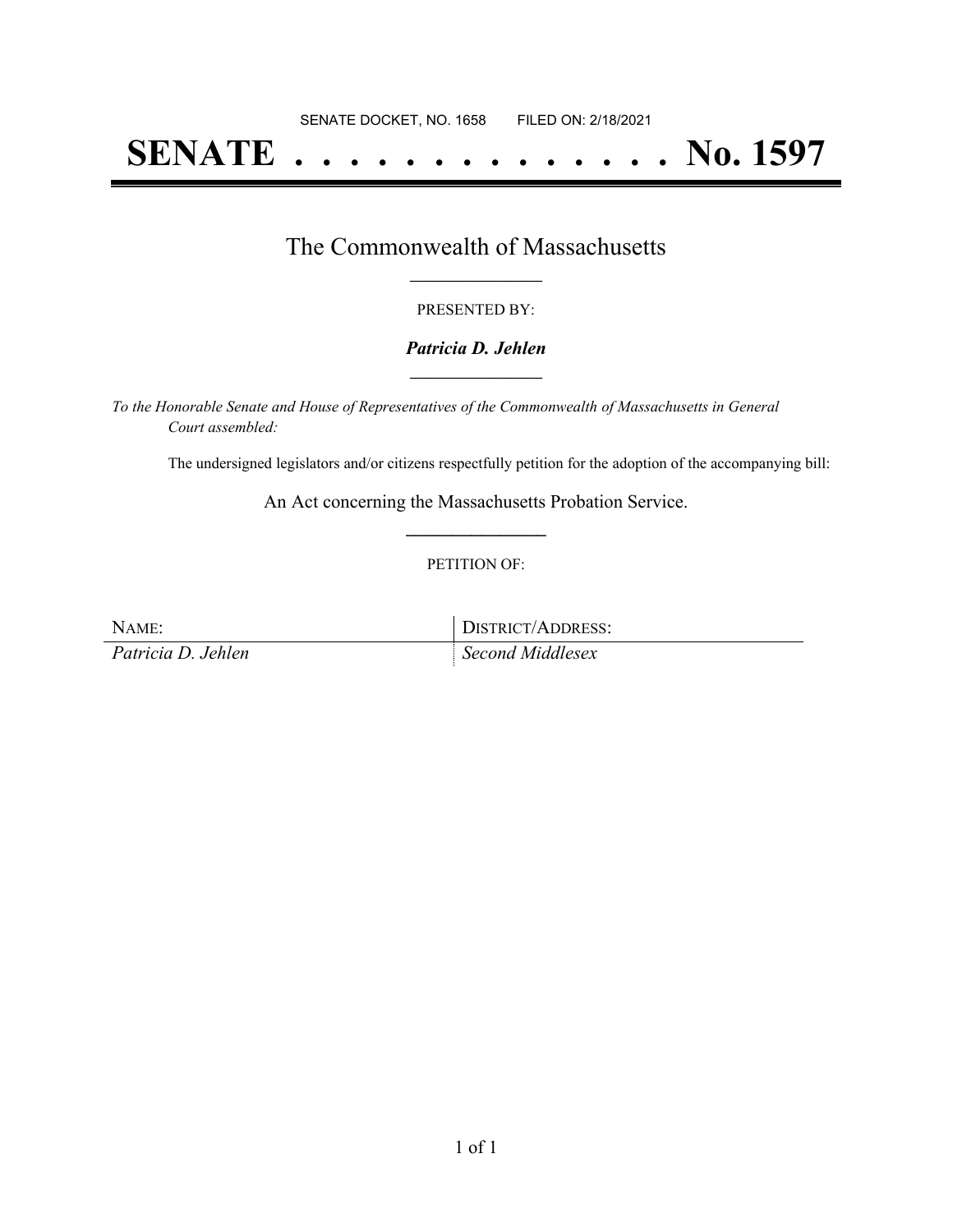SENATE DOCKET, NO. 1658 FILED ON: 2/18/2021

# **SENATE . . . . . . . . . . . . . . No. 1597**

By Ms. Jehlen, a petition (accompanied by bill, Senate, No. 1597) of Patricia D. Jehlen for legislation relative to the Massachusetts Probation Service. Public Safety and Homeland Security.

### [SIMILAR MATTER FILED IN PREVIOUS SESSION SEE SENATE, NO. *1370* OF 2019-2020.]

## The Commonwealth of Massachusetts

**In the One Hundred and Ninety-Second General Court (2021-2022) \_\_\_\_\_\_\_\_\_\_\_\_\_\_\_**

**\_\_\_\_\_\_\_\_\_\_\_\_\_\_\_**

An Act concerning the Massachusetts Probation Service.

Be it enacted by the Senate and House of Representatives in General Court assembled, and by the authority *of the same, as follows:*

|                | SECTION 1. Section 168A of chapter 6 of the General Laws, as appearing in the 2014               |
|----------------|--------------------------------------------------------------------------------------------------|
| $\overline{2}$ | Official Edition, is hereby amended by striking out, in line 21, the words "departments of       |
| $\mathfrak{Z}$ | probation" and inserting in place thereof the following words:- Massachusetts Probation Service, |
| 4              | the departments of.                                                                              |
| 5              | SECTION 2. Section 172 of said chapter 6, as so appearing, is hereby amended by                  |

6 striking out, in lines 236-237, the words "office of the commissioner of probation" and inserting

7 in place thereof the following words:- Massachusetts Probation Service.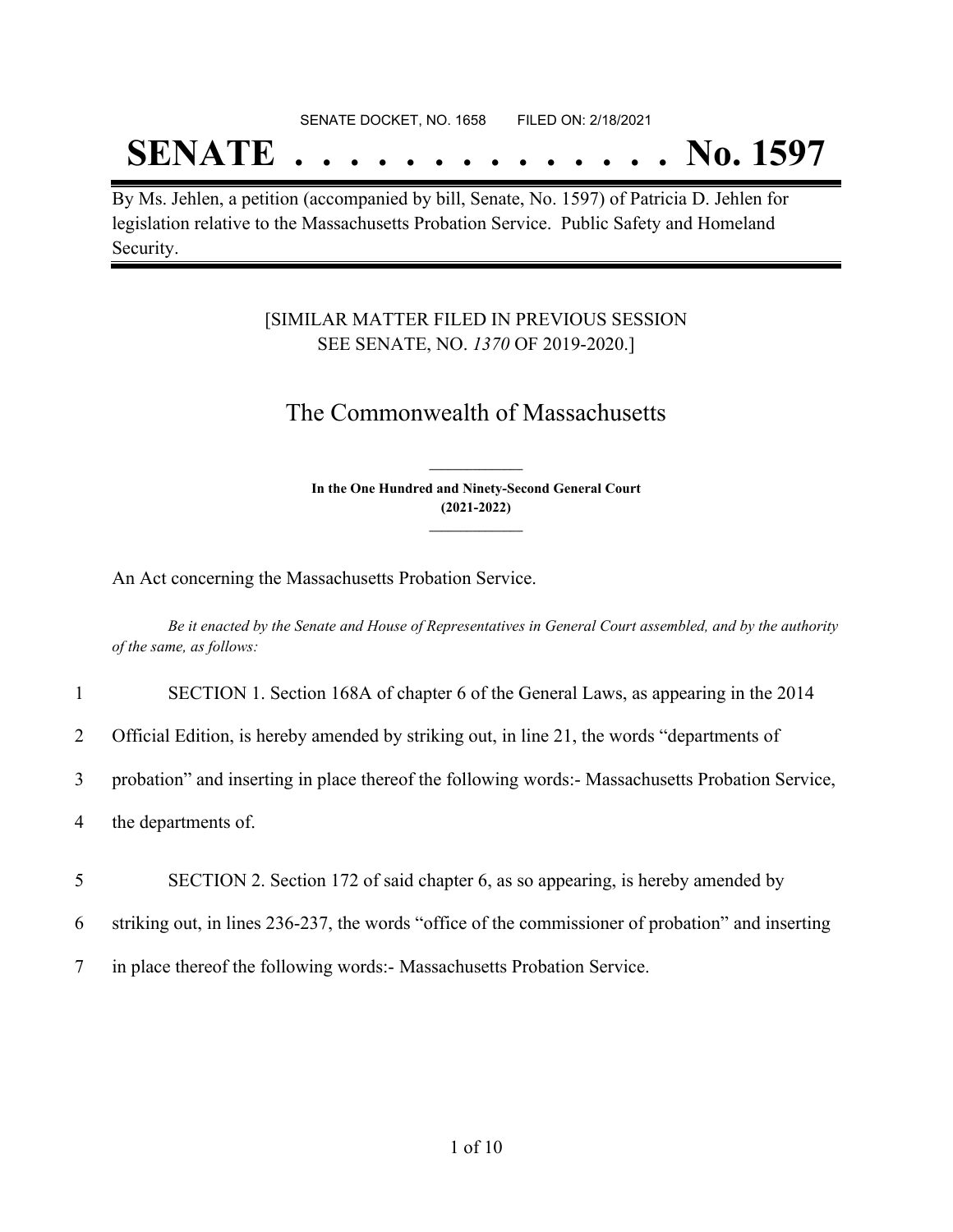| 8  | SECTION 3. Section 175 of said chapter 6, as so appearing, is hereby amended by                     |
|----|-----------------------------------------------------------------------------------------------------|
| 9  | striking out, in lines 12-13, the words "office of the commissioner of probation" and inserting in  |
| 10 | place thereof the following words:- Massachusetts Probation Service.                                |
| 11 | SECTION 4. Section 175 of said chapter 6, as so appearing, is hereby further amended by             |
| 12 | striking out, in line 14, the words "such commissioner" and inserting in place thereof the          |
| 13 | following words:- the Massachusetts Probation Service.                                              |
| 14 | SECTION 5. Section 178K of said chapter 6, as so appearing, is hereby amended by                    |
| 15 | striking out, in line 118, the words "department of probation" and inserting in place thereof the   |
| 16 | following words:- Massachusetts Probation Service.                                                  |
| 17 | SECTION 6. Section 178K of said chapter 6, as so appearing, is hereby further amended               |
| 18 | by striking out, in line 277, the words "department of probation" and inserting in place thereof    |
| 19 | the following words:- Massachusetts Probation Service.                                              |
| 20 | SECTION 7. Section 178K of said chapter 6, as so appearing, is hereby further amended               |
| 21 | by striking out, in line 288, the words "department of probation" and inserting in place thereof    |
| 22 | the following words:- Massachusetts Probation Service.                                              |
| 23 | SECTION 8. Section 18N of chapter 6A of the General Laws, as appearing in the 2014                  |
| 24 | Official Edition, is hereby amended by striking out, in line 29-30, the words "office of            |
| 25 | probation" and inserting in place thereof the following words:- Massachusetts Probation Service.    |
| 26 | SECTION 9. Section 21 of chapter 22 of the General Laws, as appearing in the 2014                   |
| 27 | Official Edition, is hereby amended by striking out, in line 3, the words "office of probation" and |
| 28 | inserting in place thereof the following words:- Massachusetts Probation Service.                   |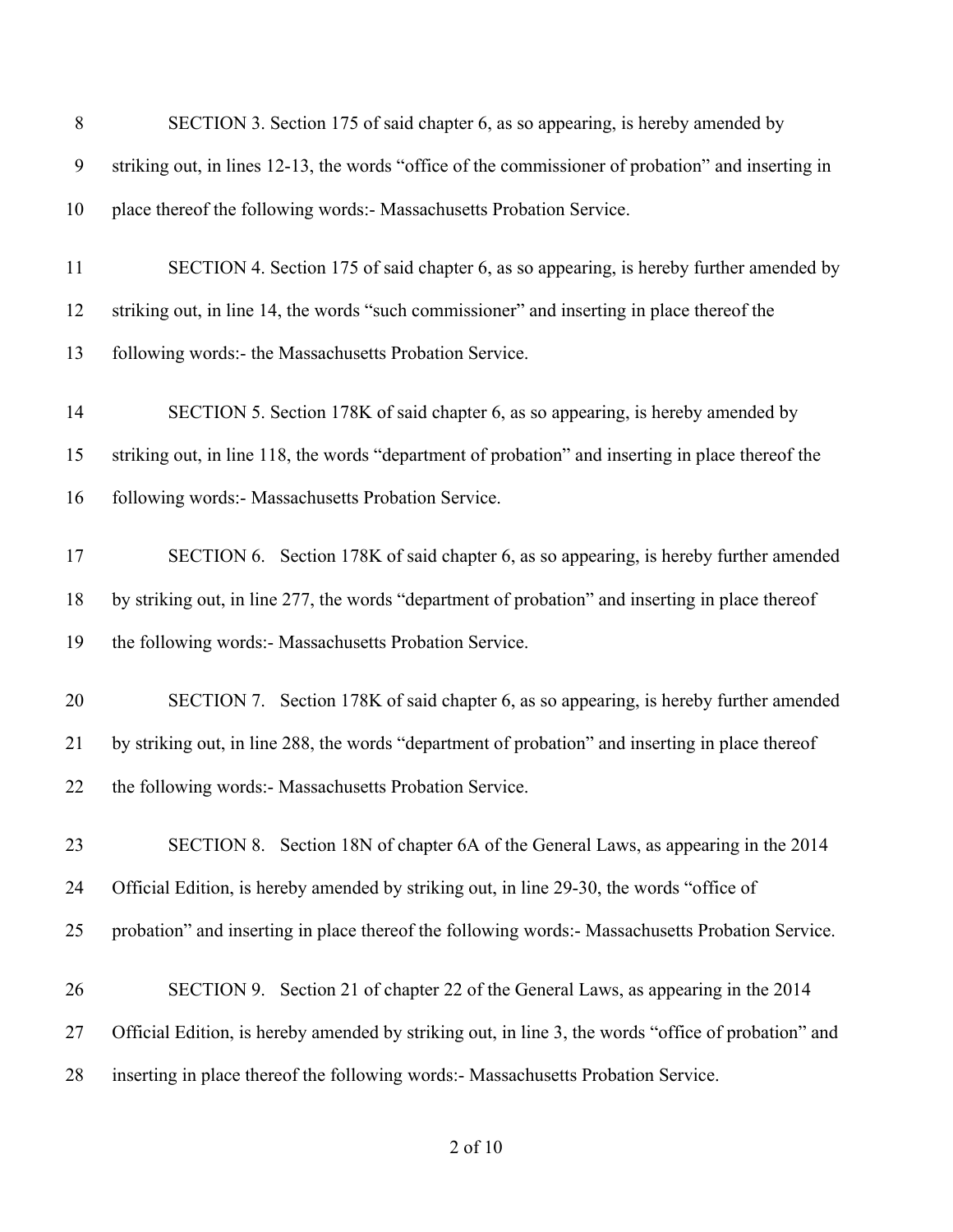| 29 | SECTION 10. Section 21 of said chapter 22, as so appearing, is hereby further amended               |
|----|-----------------------------------------------------------------------------------------------------|
| 30 | by striking out, in line 18, the words "office of probation" and inserting in place thereof the     |
| 31 | following words:- Massachusetts Probation Service.                                                  |
| 32 | SECTION 11. Section 5 of chapter 27 of the General Laws, as appearing in the 2014                   |
| 33 | Official Edition, is hereby amended by striking out, in line 31, the words "board of probation"     |
| 34 | and inserting in place thereof the following words:- Massachusetts Probation Service.               |
| 35 | SECTION 12. Section 45 of chapter 30 of the General Laws, as appearing in the 2014                  |
| 36 | Official Edition, is hereby amended by striking out, in line 12, the words "commissioner of         |
| 37 | probation" and inserting in place thereof the following words:- Massachusetts Probation Service.    |
| 38 | SECTION 13. Section 45 of said chapter 30, as so appearing, is hereby further amended               |
| 39 | by striking out, in lines 163-164, the words "commissioner of probation" and inserting in place     |
| 40 | thereof the following words:- Massachusetts Probation Service.                                      |
| 41 | SECTION 14. Section 45 of said chapter 30, as so appearing, is hereby further amended               |
| 42 | by striking out, in lines 213-214, the words "commissioner of probation" and inserting in place     |
| 43 | thereof the following words:- Massachusetts Probation Service.                                      |
| 44 | SECTION 15. Section 76 of chapter 32 of the General Laws, as appearing in the 2014                  |
| 45 | Official Edition, is hereby amended by striking out, in line 9, the words "office of" and inserting |
| 46 | in place thereof the following words:- Massachusetts Probation Service.                             |
| 47 | SECTION 16. Section 76A of said chapter 32, as so appearing, is hereby amended by                   |
| 48 | striking out, in line 6, the words "office of" and inserting in place thereof the following words:- |
| 49 | Massachusetts Probation Service.                                                                    |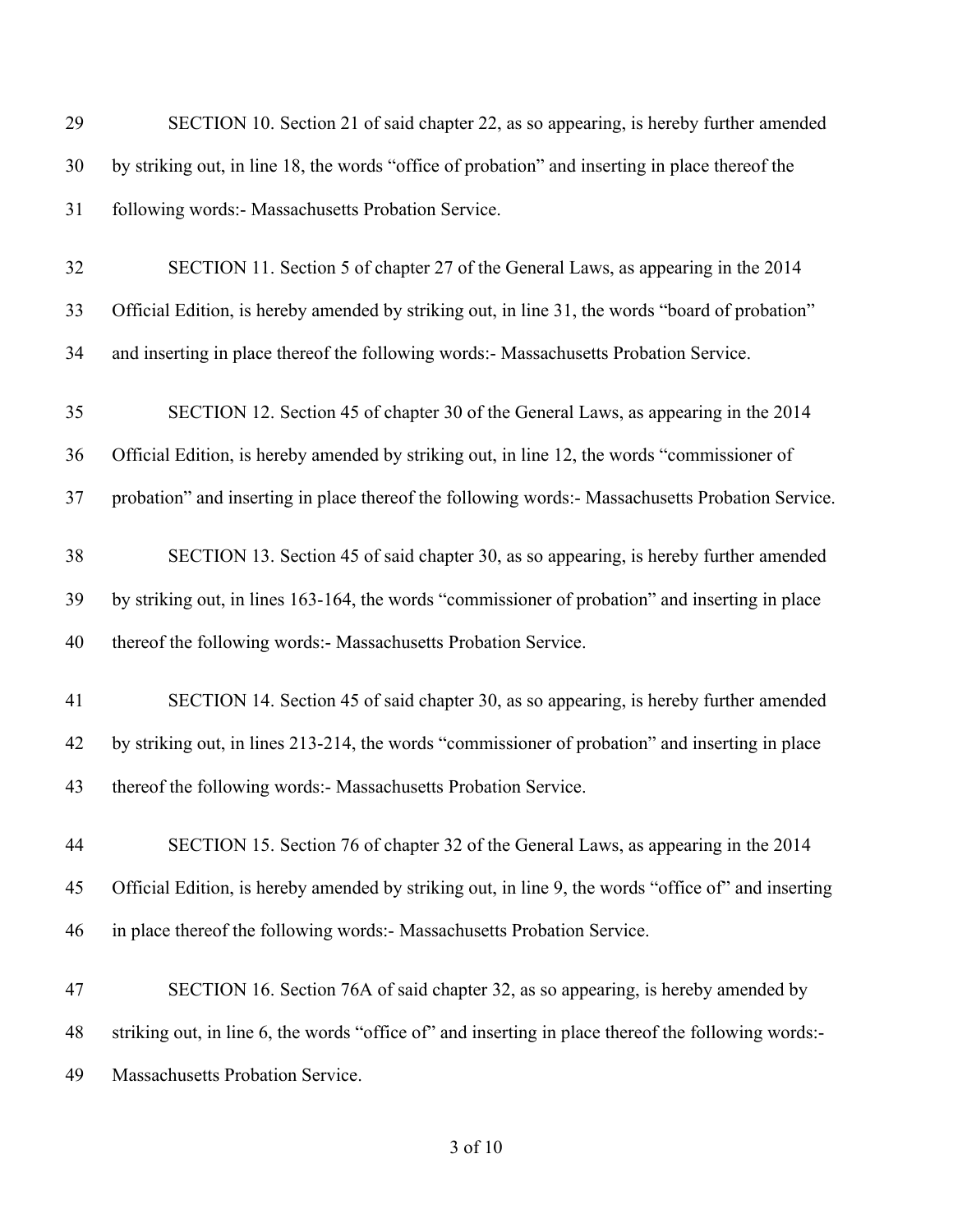| 50 | SECTION 17. Section 24 of chapter 90 of the General Laws, as appearing in the 2014                  |
|----|-----------------------------------------------------------------------------------------------------|
| 51 | Official Edition, is hereby amended by striking out, in lines 234-235, the words "probation         |
| 52 | department" and inserting in place thereof the following words:- Massachusetts Probation            |
| 53 | Service.                                                                                            |
| 54 | SECTION 18. Section 24 of said chapter 90, as so appearing, is hereby further amended               |
| 55 | by striking out, in line 468, the words "the department".                                           |
| 56 | SECTION 19. Section 61 of said chapter 90, as so appearing, is hereby amended by                    |
| 57 | striking out, in line 53, the words "department of probation" and inserting in place thereof the    |
| 58 | following words:- Massachusetts Probation Service.                                                  |
| 59 | SECTION 20. Section 34 of chapter 94C of the General Laws, as appearing in the 2014                 |
| 60 | Official Edition, is hereby amended by striking out, in line 45, the words "department of           |
| 61 | probation" and inserting in place thereof the following words:- Massachusetts Probation Service.    |
| 62 | SECTION 21. Section 34 of said chapter 94C, as so appearing, is hereby further amended              |
| 63 | by striking out, in line 49, the words "department of probation" and inserting in place thereof the |
| 64 | following words:- Massachusetts Probation Service.                                                  |
| 65 | SECTION 22. Section 129B of chapter 140 of the General Laws, as appearing in the                    |
| 66 | 2014 Official Edition, is hereby amended by striking out, in lines 155-156, the words               |
| 67 | "department of probation" and inserting in place thereof the following words:- Massachusetts        |
| 68 | Probation Service.                                                                                  |
| 69 | SECTION 23. Section 5B of chapter 119A of the General Laws, as appearing in the 2014                |
| 70 | Official Edition, is hereby amended by striking out, in lines 41-42, the words "office of the       |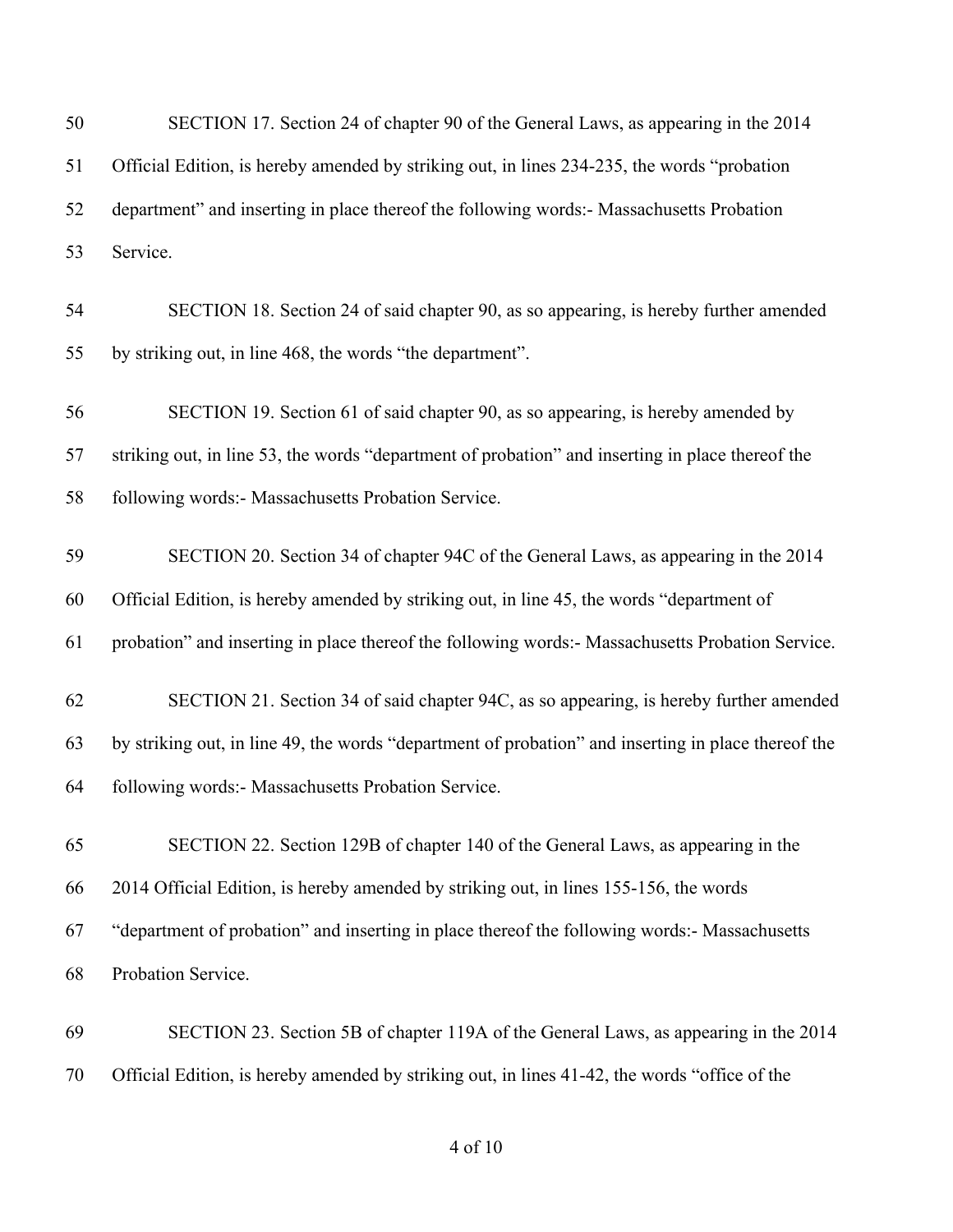commissioner of probation" and inserting in place thereof the following words:- Massachusetts Probation Service.

 SECTION 24. Section 131 of said chapter 140, as so appearing, is hereby amended by striking out, in lines 288-289, the words "department of probation" and inserting in place thereof the following words:- Massachusetts Probation Service. SECTION 25. Section 131 of said chapter 140, as so appearing, is hereby further amended by striking out, in lines 304-305, the words "department of probation" and inserting in place thereof the following words:- Massachusetts Probation Service. SECTION 26. Section 34D of chapter 208 of the General Laws, as appearing in the 2014 Official Edition, is hereby amended by striking out, in lines 18-19, the words "office of the commissioner of probation" and inserting in place thereof the following words:- Massachusetts Probation Service. SECTION 27. Section 32 of chapter 209 of the General Laws, as appearing in the 2014 84 Official Edition, is hereby amended by striking out, in line 36, the words "office of the commissioner of probation" and inserting in place thereof the following words:- Massachusetts Probation Service. SECTION 28. Section 5A of chapter 209A of the General Laws, as appearing in the 2014 Official Edition, is hereby amended by striking out, in line 14, the words "office of the

 commissioner of probation" and inserting in place thereof the following words:- Massachusetts Probation Service.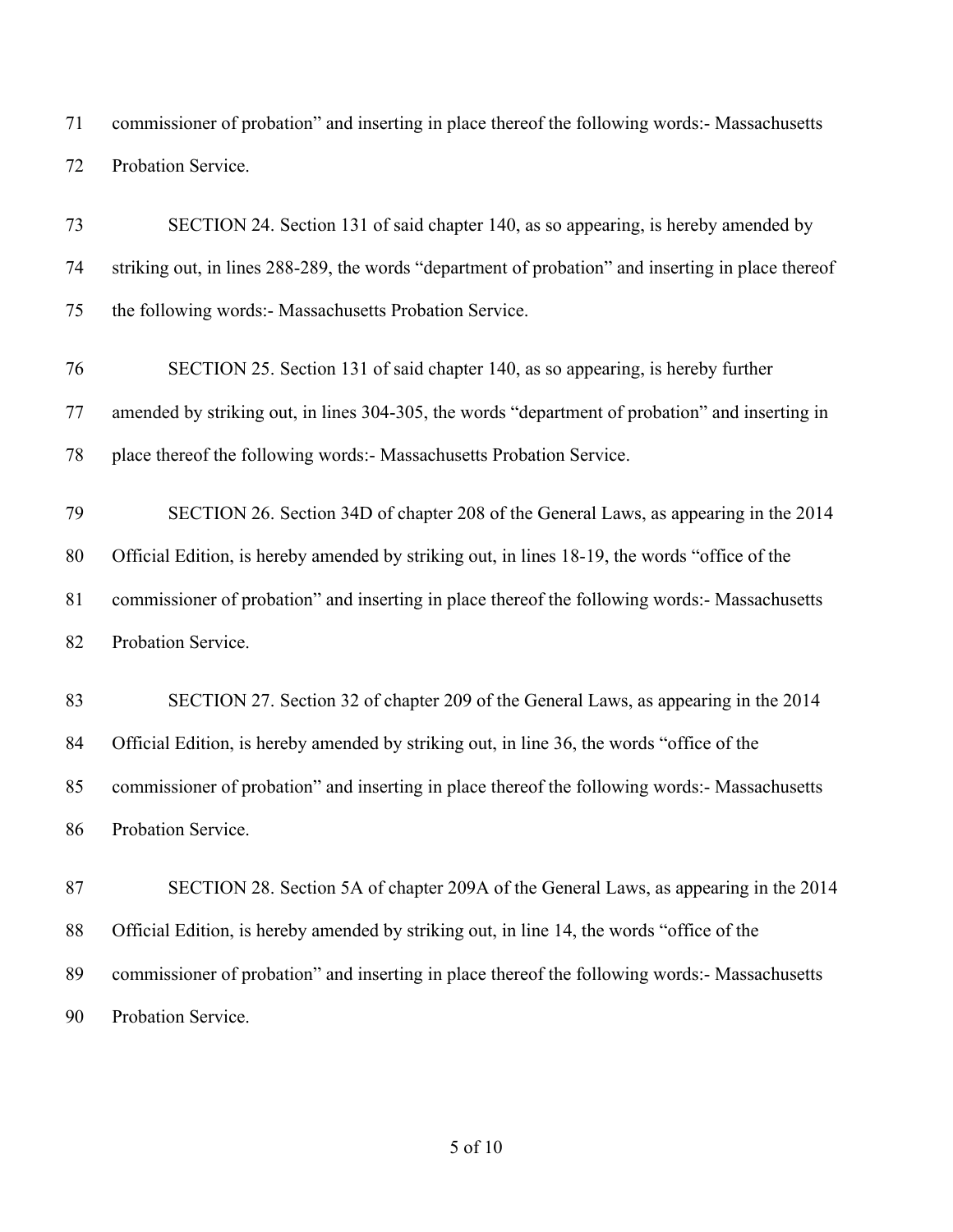| 91  | SECTION 29. Section 7 of said chapter 209A, as so appearing, is hereby amended by               |
|-----|-------------------------------------------------------------------------------------------------|
| 92  | striking out, in line 137, the words "office of the commissioner of probation" and inserting in |
| 93  | place thereof the following words:- Massachusetts Probation Service.                            |
| 94  | SECTION 30. Section 7 of said chapter 209A, as so appearing, is hereby further amended          |
| 95  | by striking out, in lines 118-119, the words "department of probation" and inserting in place   |
| 96  | thereof the following words:- Massachusetts Probation Service.                                  |
| 97  | SECTION 31. Section 15 of chapter 209C of the General Laws, as appearing in the 2014            |
| 98  | Official Edition, is hereby amended by striking out, in line 36, the words "office of the       |
| 99  | commissioner of probation" and inserting in place thereof the following words:- Massachusetts   |
| 100 | Probation Service.                                                                              |
| 101 | SECTION 32. Section 2A of chapter 211D of the General Laws, as appearing in the                 |
| 102 | 2014 Official Edition, is hereby amended by striking out, in line 36, the words "office of the  |
| 103 | commissioner of probation" and inserting in place thereof the following words:- Massachusetts   |
| 104 | Probation Service.                                                                              |
| 105 | SECTION 33. Section 2 of chapter 211F of the General Laws, as appearing in the 2014             |
| 106 | Official Edition, is hereby amended by striking out, in line 2, the words "office of the        |
| 107 | commissioner of probation" and inserting in place thereof the following words:- Massachusetts   |
| 108 | Probation Service.                                                                              |
| 109 | SECTION 34. Section 35A of chapter 218 of the General Laws, as appearing in the 2014            |
| 110 | Official Edition, is hereby amended by striking out, in line 18, the words "office of the       |
| 111 | commissioner of probation" and inserting in place thereof the following words:- Massachusetts   |
| 112 | Probation Service.                                                                              |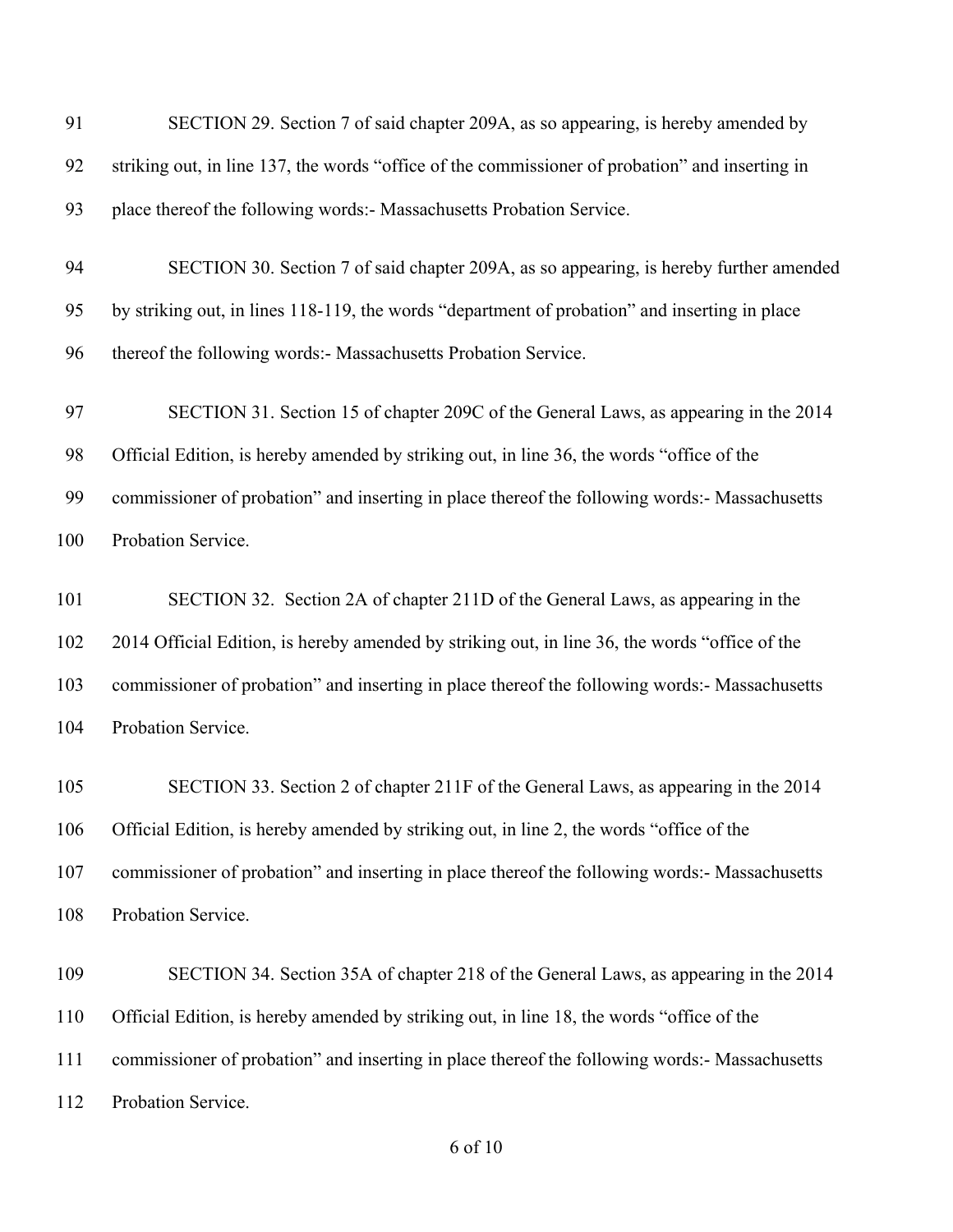| 113 | SECTION 35. Section 9 of chapter 258E of the General Laws, as appearing in the 2014             |
|-----|-------------------------------------------------------------------------------------------------|
| 114 | Official Edition, is hereby amended by striking out, in lines 22-23, the words "office of the   |
| 115 | commissioner of probation" and inserting in place thereof the following words:- Massachusetts   |
| 116 | Probation Service.                                                                              |
| 117 | SECTION 36. Section 13B 3/4 of chapter 265 of the General Laws, as appearing in the             |
| 118 | 2014 Official Edition, is hereby amended by striking out, in lines 27, the words "of the        |
| 119 | department".                                                                                    |
| 120 | SECTION 37. Section 22C of said chapter 265, as so appearing, is hereby amended by              |
| 121 | striking out, in line 29, the words "of the department".                                        |
| 122 | SECTION 38. Section 23B of said chapter 265, as so appearing, is hereby amended by              |
| 123 | striking out, in line 26, the words "of the department".                                        |
| 124 | SECTION 39. Section 52 of said chapter 265, as so appearing, is hereby amended by               |
| 125 | striking out, in line 16, the words "of the department".                                        |
| 126 | SECTION 40. The title of chapter 276 of the General Laws, as appearing in the 2014              |
| 127 | Official Edition, is hereby amended by striking out "Board of Probation" and inserting in place |
| 128 | thereof the following words:- Massachusetts Probation Service.                                  |
| 129 | SECTION 41. Section 42 of said chapter 276, as so appearing, is hereby amended by               |
| 130 | striking out, in line 25, the words "board of".                                                 |
| 131 | SECTION 42. Section 57 of said chapter 276, as so appearing, is hereby amended by               |
| 132 | striking out, in line 45, the words "board of".                                                 |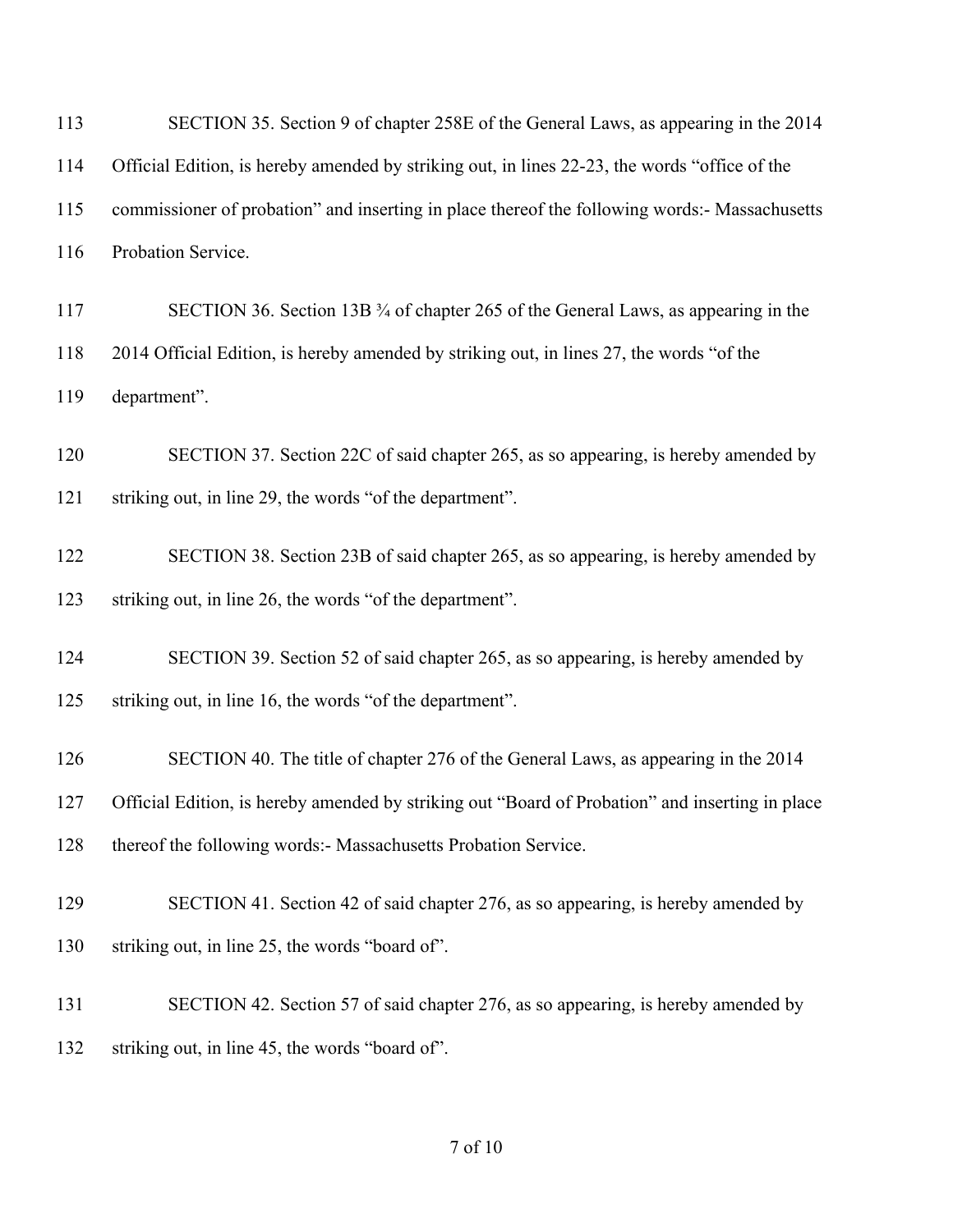SECTION 43. Section 58 of said chapter 276, as so appearing, is hereby amended by striking out, in line 67, the words "board of".

 SECTION 44. Section 83 of said chapter 276, as so appearing, is hereby amended by striking out, in line 2, the words "office of the commissioner of probation" and inserting in place thereof the following words:- Massachusetts Probation Service.

- SECTION 45. Section 83 of said chapter 276, as so appearing, is hereby further amended by striking out, in line 14, the words "office of the commissioner of probation" and inserting in place thereof the following words:- Massachusetts Probation Service.
- SECTION 46. Section 83 of said chapter 276, as so appearing, is hereby further amended by striking out, in lines 59-60, the words "office of the commissioner of probation" and inserting in place thereof the following words:- Massachusetts Probation Service.
- SECTION 47. Section 83 of said chapter 276, as so appearing, is hereby further amended by striking out, in lines 70-71, the words "office of the commissioner of probation" and inserting in place thereof the following words:- Massachusetts Probation Service.
- SECTION 48. Section 98 of said chapter 276, as so appearing, is hereby amended by striking out, in the section heading, the words "office of probation" and inserting in place thereof 149 the following words:- Massachusetts Probation Service.
- SECTION 49. Section 98 of said chapter 276, as so appearing, is hereby further amended by striking out, in line 1, the words "an office of probation" and inserting in place thereof the following words:- the Massachusetts Probation Service.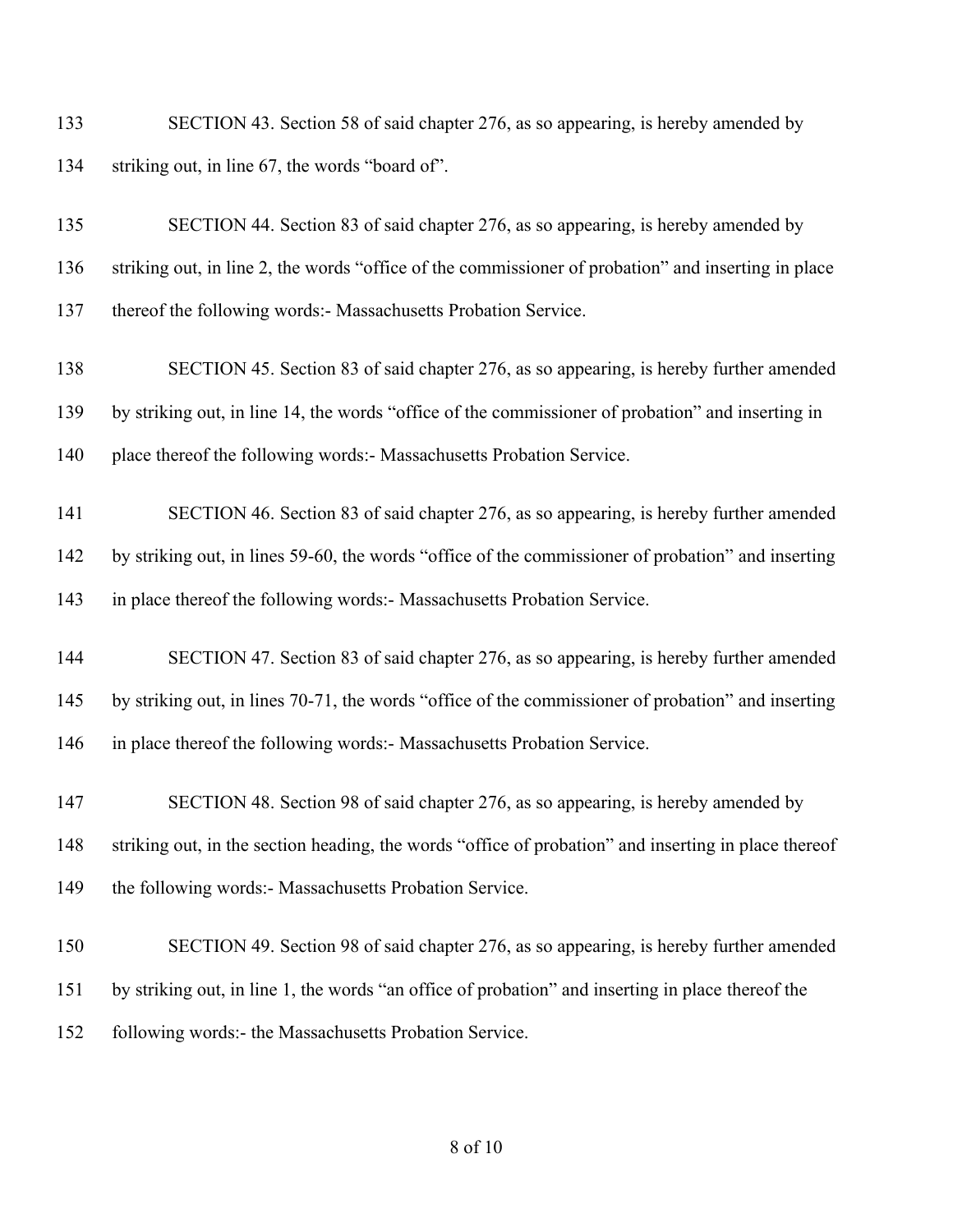| 153 | SECTION 50. Section 98 of said chapter 276, as so appearing, is hereby further amended                |
|-----|-------------------------------------------------------------------------------------------------------|
| 154 | by striking out, in line 11, the words "office of probation" and inserting in place thereof the       |
| 155 | following words:- Massachusetts Probation Service.                                                    |
| 156 | SECTION 51. Section 98 of said chapter 276, as so appearing, is hereby further amended                |
| 157 | by striking out, in line 12, the words "office of probation" and inserting in place thereof the       |
| 158 | following words:- Massachusetts Probation Service.                                                    |
| 159 | SECTION 52. Section 98A of said chapter 276, as so appearing, is hereby amended by                    |
| 160 | striking out, in line 3, the words "office of probation" and inserting in place thereof the following |
| 161 | words:- Massachusetts Probation Service.                                                              |
| 162 | SECTION 53. Section 98A of said chapter 276, as so appearing, is hereby further                       |
| 163 | amended by striking out, in lines 27-28, the words "office of probation" and inserting in place       |
| 164 | thereof the following words:- Massachusetts Probation Service.                                        |
| 165 | SECTION 54. Section 99 of said chapter 276, as so appearing, is hereby amended by                     |
| 166 | striking out, in line 2, the words "probation service" and inserting in place thereof the following   |
| 167 | words:- Massachusetts Probation Service.                                                              |
| 168 | SECTION 55. Section 99F of said chapter 276, as so appearing, is hereby amended by                    |
| 169 | striking out, in the section heading, the words "office of probation" and inserting in place thereof  |
| 170 | the following words:- Massachusetts Probation Service.                                                |
| 171 | SECTION 56. Section 99F of said chapter 276, as so appearing, is hereby further                       |
| 172 | amended by striking out, in line 2, the words "office of probation" and inserting in place thereof    |
| 173 | the following words:- Massachusetts Probation Service.                                                |
|     |                                                                                                       |